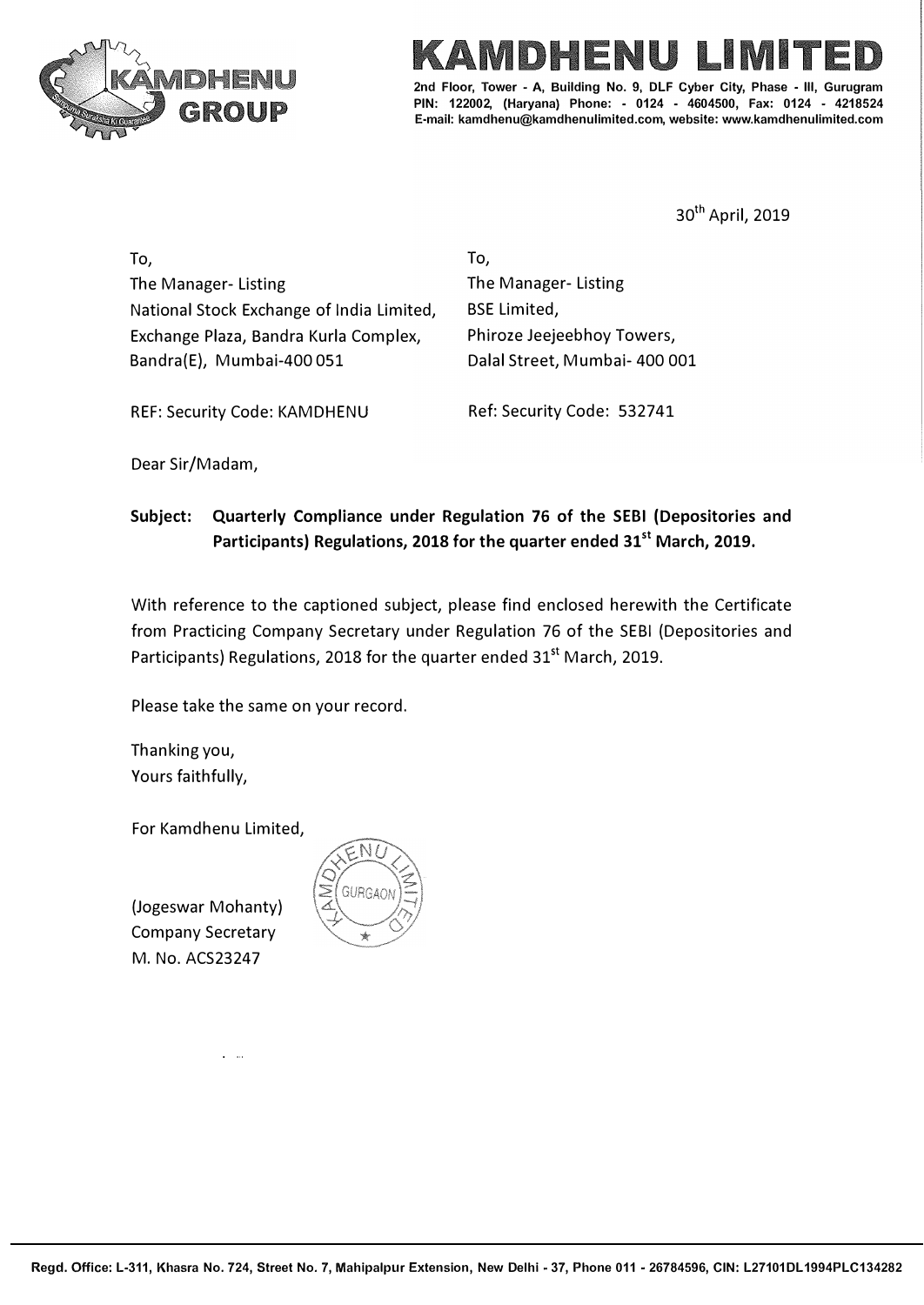### Corporate Actions: Concrete Solutions @

## **CHANDRASEKARAN ASSOCIATES®**

**COMPANY SECRETARIES** 

**The Board of Directors** Kamdhenu Limited

L-311, Khasra no.724, Street No. 7, Mahipalpur Extension, New Delhi-110037

#### **RECONCILIATION OF SHARE CAPITAL AUDIT REPORT**

[pursuant to Circular No. D&CC/FITTC/CIR-16/2002 dated December 31, 2002] & Regulation 76 of SEBI (Depositories & Participants) Regulations, 2018.

We have examined the registers, records and documents of Kamdhenu Limited for the quarter ended on 31st March 2019 as maintained by M/s Karvy Fintech Private Limited ( Formerly known as Karvy Computershare Private Limited), the Registrar/Share Transfer Agents of the Company. In our opinion and to the best of our knowledge and according to the information and explanation given to us and as shown by the records examined by us, we hereby submit our reconciliation of share capital audit report for the aforesaid quarter as under:

| 1              | For Ouarter Ended:                                                    | 31,03.2019          |                                                                                                                                                                    |  |  |
|----------------|-----------------------------------------------------------------------|---------------------|--------------------------------------------------------------------------------------------------------------------------------------------------------------------|--|--|
| $\overline{2}$ | ISIN:                                                                 |                     | INE 390H01012                                                                                                                                                      |  |  |
| $\mathcal{L}$  | <b>Face Value:</b>                                                    | Rs. 10/-each        |                                                                                                                                                                    |  |  |
| 4              | Name of the Comoany:                                                  | Kamdhenu Limited    |                                                                                                                                                                    |  |  |
| 5              | Registered Office Address:                                            | Street No.7,        | L-311, Khasra no.724,<br>Mahipalpur Extension,<br>New Delhi - 110037                                                                                               |  |  |
| 6              | Correspondence Address:                                               |                     | 2nd Floor, Tower A, Building No. 9<br>DLF Cyber City, Phase III<br>Gurgaon-122002, Haryana                                                                         |  |  |
| $\overline{z}$ | Telephone & Fax Nos.:                                                 |                     | (T) 0124-4604534<br>(F) 0124-4218524                                                                                                                               |  |  |
| 8              | 的复数<br>Email address:                                                 |                     | kamdhenu@kamdhenulimited.com                                                                                                                                       |  |  |
| $\overline{9}$ | Names of Stock Exchanges where the<br>Company's Securities are listed |                     | (i) National Stock Exchange of India Limited<br>(ii) BSE Limited                                                                                                   |  |  |
|                |                                                                       | Number of<br>shares | % of Total Issued<br><b>Capital</b>                                                                                                                                |  |  |
| 10             | Issued Capital:                                                       | 26400000            | 100.00                                                                                                                                                             |  |  |
| 11             | Listed Capital:                                                       | 24400000            | 92.42                                                                                                                                                              |  |  |
| 12             | Held in dematerialised form in CDSL:                                  | 4142786             | 15.69                                                                                                                                                              |  |  |
| 13             | Held in dematerialised form in NSDL:                                  | 20250189            | 76.71                                                                                                                                                              |  |  |
| 14             | Physical:                                                             | 2007025             | 7.60                                                                                                                                                               |  |  |
| 15             | Total No. of Shares (12+13+14)                                        | 26400000            | 100.00                                                                                                                                                             |  |  |
| 16             | Reasons for difference if any, between<br>(10811), (10815), (11815)   |                     | *The Company has Converted 20,00,000<br>share warrant into equity and issued the<br>same vide dated05.01.2019 those share are<br>not yet listed to Stock exchange. |  |  |



11-F, Pocket-IV, Mayur Vihar Phase-I, Delhi-110 091. Phone: 2271 0514, 2271 3708, E-mail: info@cacsindia.com, visit us at: www.cacsindia.com